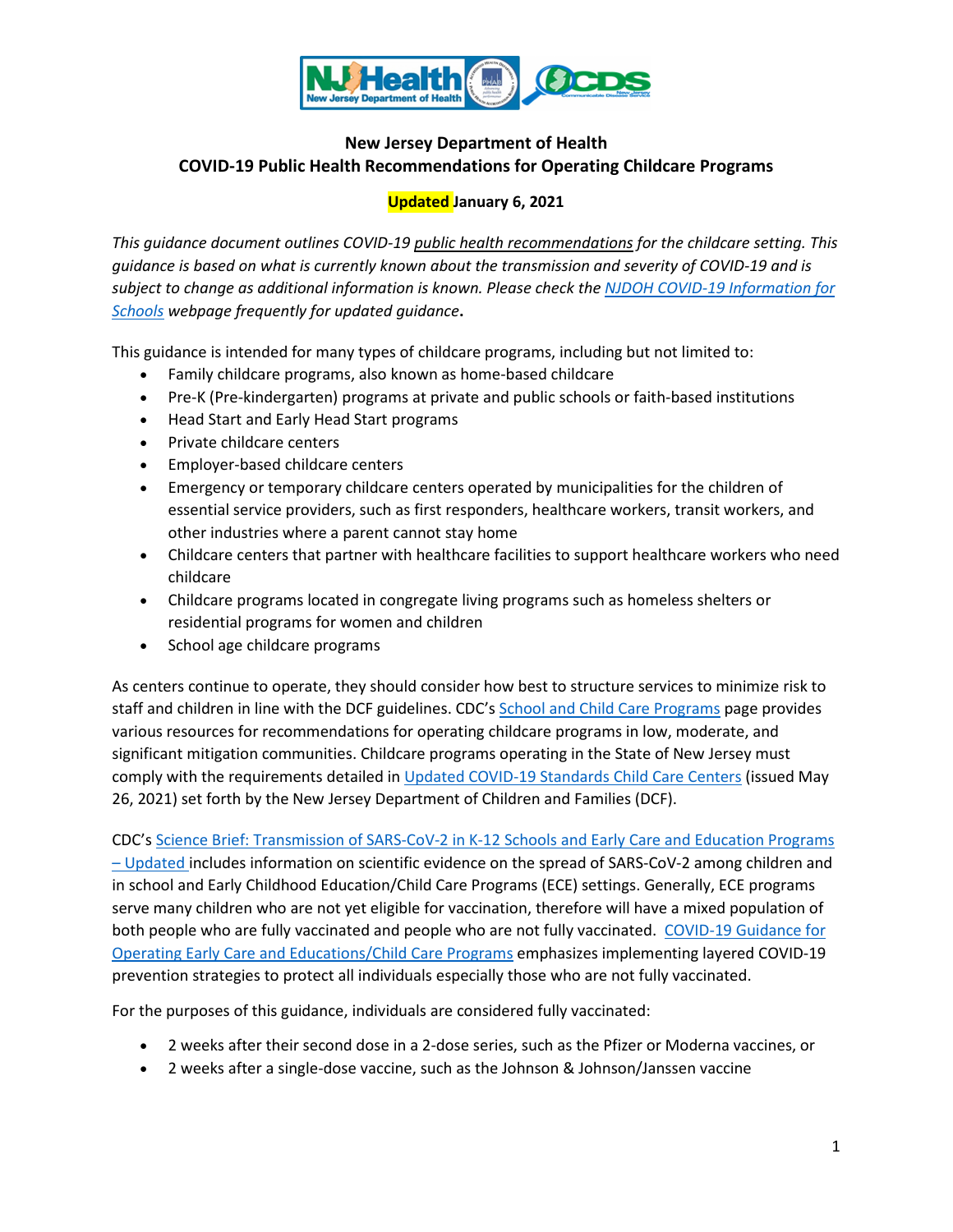

If centers are unable to determine the vaccination status of individuals, those individuals should be considered not fully vaccinated.

Effective November 1, 2021, all childcare centers, and other childcare facilities (covered settings) must maintain a policy that requires all covered workers to either provide adequate proof to the covered setting that they have been fully vaccinated or submit to COVID-19 testing at minimum one to two times weekly on an ongoing basis until fully vaccinated as outlined in [EO 264.](https://www.nj.gov/dcf/news/Executive.Order.264.pdf)

## *Communication*

Childcare centers should develop a plan for infectious disease outbreaks including COVID-19. Staff and families should be informed of policies for ill staff and children including isolation, exclusion and notification of positive cases or outbreaks.

Families should understand what actions they need to take should their child become symptomatic or be exposed to COVID-19 while in childcare.

Designate a staff member to be responsible for responding to COVID-19 concerns. Communicate to staff and family members the process for contacting the designee.

Establish relationships with local public health officials and identify points of contact.

Create a communication system for staff and families for self-reporting of symptoms and notification of exposures and closures.

## *Plan and Prepare*

- Review and update or develop your outbreak response/pandemic plan and share with stakeholders before an outbreak occurs.
- Establish procedures to ensure children and staff who become sick at childcare or arrive at the facility sick are sent home as soon as possible.
- Prepare for the potential of closures or dismissals.
- Create emergency communication plan and maintain up to date contact information for everyone in your communication chain.
- Plan workshops and trainings to educate staff on prevention measures.
- Continue to monitor current information from health officials.
- Continue to ensure that children are up to date on immunizations.

## *Masks*

Wearing masks is an important prevention strategy to help slow the spread of COVID-19 when combined with everyday preventive actions and physical distancing in public settings.

Masks must be worn indoors by staff, children age 2 and older, and visitors indoors in all situations except as delineated in **Executive Order No. 264</u>**. This includes prior to boarding buses and vans operated by schools and childcare programs, while on the bus and until they are completely off the bus.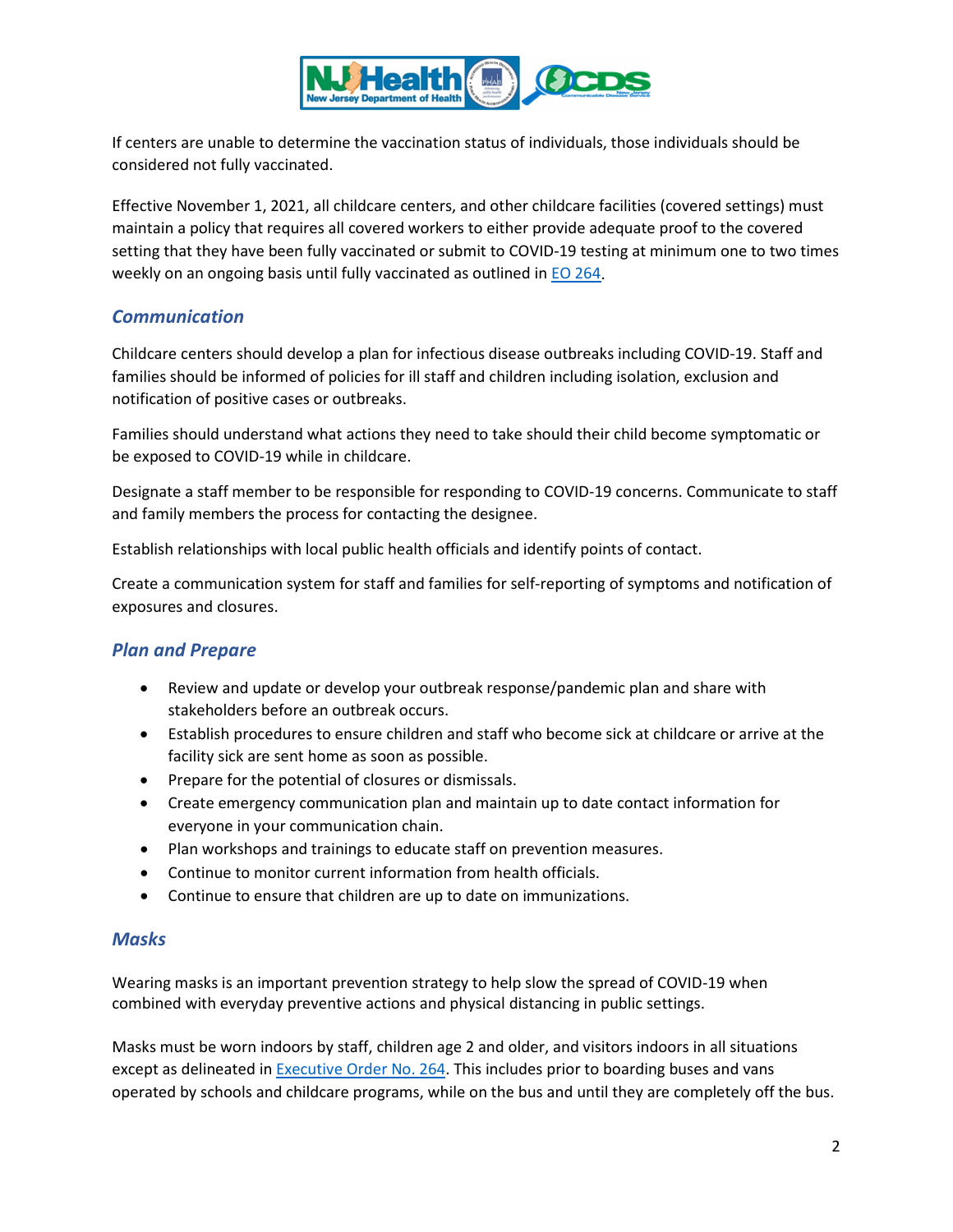

Pe[r Order](https://www.cdc.gov/quarantine/pdf/Mask-Order-CDC_GMTF_01-29-21-p.pdf) of the CDC, passengers and drivers must wear masks on buses and vans, including buses operated by public and private school systems and early childhood education programs, subject to the exclusions and exemptions in the [Order.](https://www.cdc.gov/quarantine/masks/mask-travel-guidance.html)

In general, people do not need to wear masks when outdoors. However, centers may encourage the use of masks during outdoor activities that involve sustained close contact with other individuals or during periods o[f high community transmission.](https://www.nj.gov/health/cd/statistics/covid/#1)

The following principles apply to the use of masks while indoors or on school buses:

- Masks and/or barriers generally do not preclude an individual from being identified as a close contact [to a COVID-19 case.](#page-10-0)
- Information should be provided to staff and parents/guardians on proper use, removal, and washing of [masks.](https://www.cdc.gov/coronavirus/2019-ncov/prevent-getting-sick/diy-cloth-face-coverings.html)
- Masks worn by childcare staff should mee[t CDC mask recommendations.](https://www.cdc.gov/coronavirus/2019-ncov/prevent-getting-sick/about-face-coverings.html)
- The most effective fabrics for cloth masks are tightly woven such as cotton and cotton blends, breathable, and in two or three fabric layers. Masks with exhalation valves or vents, those that use loosely woven fabrics, and ones that do not fit properly **are not recommended**.
- Masks should be washed after every day of use and/or before being used again, or if visibly soiled or damp/wet.
- Disposable face masks should be changed daily or when visibly soiled, damp or damaged.
- Attendees/centers should have additional disposable or cloth masks available in case a back-up mask is needed (e.g., mask is soiled or lost during the day).

Further information on mask-wearing in childcare centers can be found a[t COVID-19 Guidance for](https://www.cdc.gov/coronavirus/2019-ncov/community/schools-childcare/child-care-guidance.html#mask-use)  [Operating Early Care and Education/Child Care Programs.](https://www.cdc.gov/coronavirus/2019-ncov/community/schools-childcare/child-care-guidance.html#mask-use)

## *Clear masks:*

To facilitate learning and social and emotional development, consider having staff wear a clear or cloth mask with a clear panel when interacting with young children, children learning to read, or when interacting with people who rely on reading lips.

Clear masks that cover the nose and wrap securely around the face may be considered in certain circumstances if they do not cause breathing difficulties or overheating for the wearer. Clear masks are not face shields. CDC does **not** recommend use of face shields for normal everyday activities or as a substitute for masks because of a lack of evidence of their effectiveness for source control.

## *Physical Distancing and Cohorting*

Maintaining physical distance is often not feasible in childcare programs and among younger children in general. When it is not possible to maintain physical distance in this setting, it is especially important to layer multiple prevention strategies (i.e., cohorting, masking indoors, handwashing).

Cohorting can be used to limit the number of children and staff who come in contact with each other, especially when it's challenging to maintain physical distancing, such as among young children. The use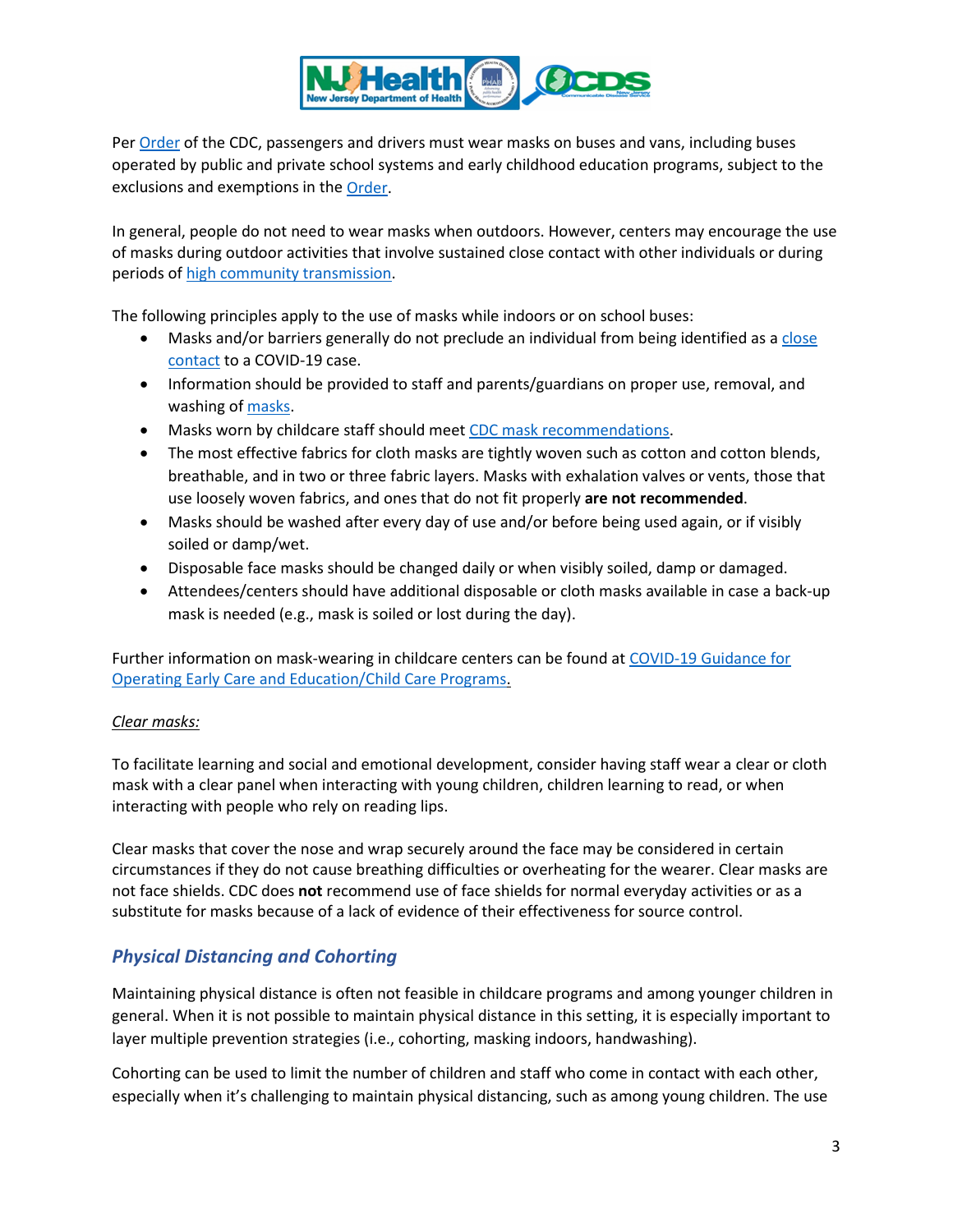

of cohorting can limit the spread of COVID-19 between cohorts but should not replace other prevention measures within each group.

Place children and childcare providers into distinct groups that stay together throughout an entire day.

- Groups should include the same children each day, and the same childcare providers should remain with the same group of children each day.
- Limit mixing between groups such that there is minimal or no interaction between groups or cohorts.
- Maintain at least 6 feet between children and staff from different cohorts.
- Stagger child arrival, drop-off, and pick-up times or locations by group, or put in place other plans to limit contact between groups and to limit staff's direct contact with parents, guardians, and caregivers.

## *Hand Hygiene and Respiratory Etiquette*

- Teach and reinforce handwashing with soap and water for at least 20 seconds and increase monitoring of students and staff. Detailed information and resources can be found on CDC's [When and How to Wash Your Hands](https://www.cdc.gov/handwashing/when-how-handwashing.html) webpage.
	- $\circ$  If soap and water are not readily available, hand sanitizer that contains at least 60% alcohol should be used (for staff and older children who can safely use hand sanitizer).
- Encourage students and staff to cover coughs and sneezes with a tissue if not wearing a mask.
	- $\circ$  Used tissues should be thrown in the trash and hand hygiene as outlined above should be performed immediately.
- Have adequate supplies including soap, hand sanitizer with at least 60 percent alcohol (for staff and older children who can safely use hand sanitizer), paper towels, tissues, and no-touch trash cans.
- Assist/observe children with handwashing, including infants who cannot wash hands alone. After assisting children with handwashing or helping them put on or adjust their mask, staff should also wash their hands.

## <span id="page-3-0"></span>*Cleaning, Disinfection and Air Flow*

Childcare centers should follow standard procedures for routine cleaning and disinfecting with an [EPA](https://www.epa.gov/pesticide-registration/list-n-disinfectants-use-against-sars-cov-2-covid-19)[registered product for use against SARS-CoV-2.](https://www.epa.gov/pesticide-registration/list-n-disinfectants-use-against-sars-cov-2-covid-19) This means at least daily disinfecting surfaces and objects that are touched often, such as desks, countertops, doorknobs, computer keyboards, hands-on learning items, faucet handles, phones and toys. Information on cleaning and disinfecting can be found at<https://www.cdc.gov/coronavirus/2019-ncov/community/disinfecting-building-facility.html> Increasing the frequency of cleaning when there is an increase in respiratory or other seasonal illnesses is always a recommended prevention and control measure.

- If a sick child has been isolated in the center, surfaces in the isolation area should be cleaned and disinfected after the sick child has gone home.
- If COVID-19 is confirmed in a child or staff member: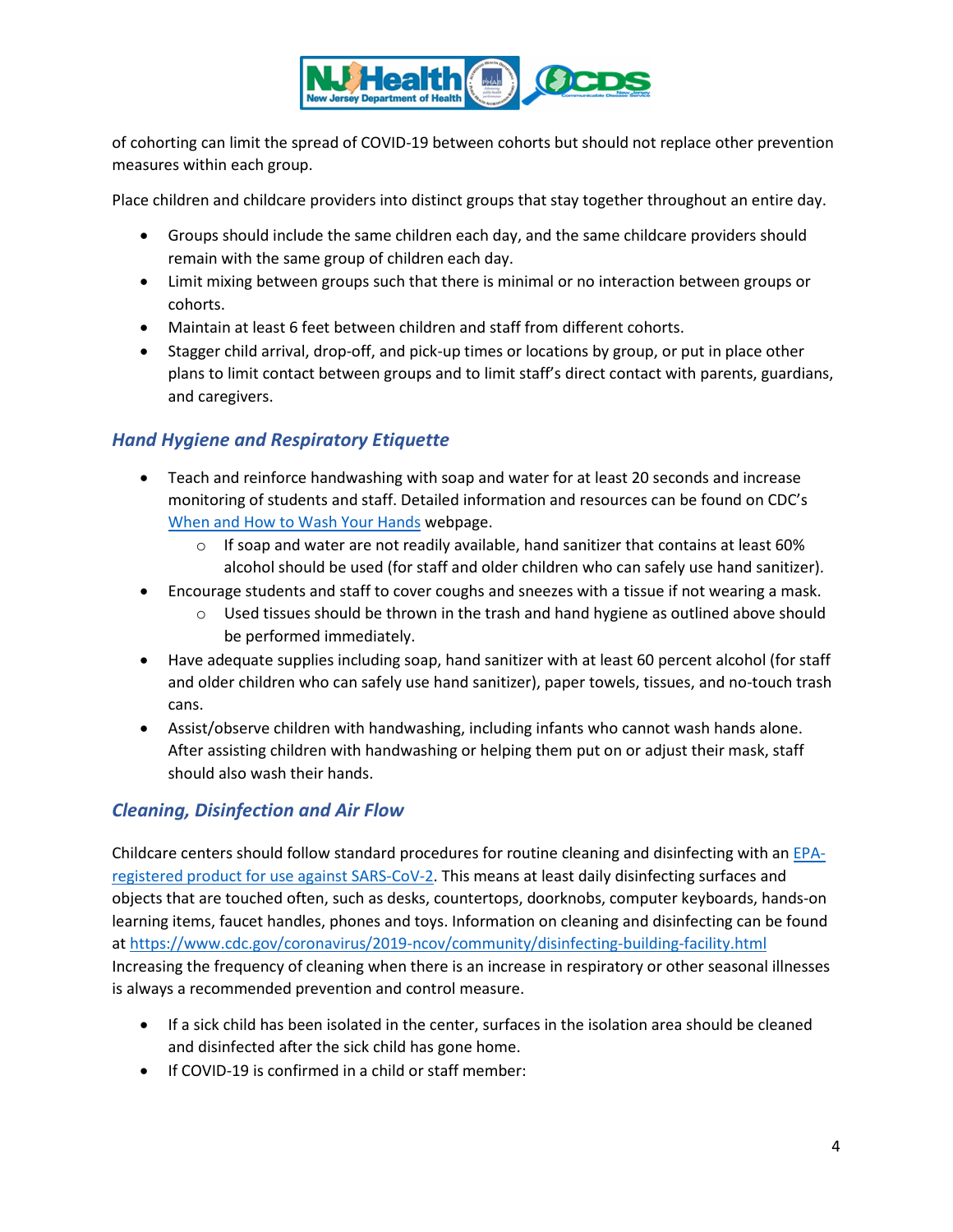

- $\circ$  If there has been a person with COVID-19 compatible symptoms or someone who tested positive for COVID-19 in the facility within the last 24 hours, spaces they occupied should be cleaned and disinfected.
- $\circ$  Close off areas used by the person who is sick and do not use those areas until after cleaning and disinfecting
- o Wait as long as possible (at least several hours) and [increase ventilation](https://www.cdc.gov/coronavirus/2019-ncov/community/disinfecting-building-facility.html/clean#anchor_1617551661760) in the area.
- o Open outside doors and windows to increase air circulation in the areas.
- $\circ$  Clean and disinfect all areas used by the person who is sick, such as offices, bathrooms, and common areas with an [EPA-registered product for use against SARS-CoV-2.](https://shttps/www.epa.gov/pesticide-registration/list-n-disinfectants-useagainst-sars-cov-2)
- $\circ$  Staff cleaning the space should wear a mask and gloves while cleaning and disinfecting.
- o Once area has been appropriately disinfected, it can be opened for use.

Outdoor surfaces, including outdoor playground equipment, should undergo normal routine cleaning, but do not need to be disinfected between uses.

Improve [airflow](https://www.cdc.gov/coronavirus/2019-ncov/community/schools-childcare/ventilation.html) to the extent possible to increase circulation of outdoor air, increase the delivery of clean air, and dilute potential contaminants. This can be achieved through several actions.

- Bring in as much outdoor air as possible.
- If safe to do so, open windows and doors. Even just cracking open a window or door helps increase outdoor airflow, which helps reduce the potential concentration of virus particles in the air. If it gets too cold or hot, adjust the thermostat.
- Do not open windows or doors if doing so poses a safety or health risk (such as falling, exposure to extreme temperatures, or triggering asthma symptoms), or if doing so would otherwise pose a security risk.
- Use child-safe fans to increase the effectiveness of open windows.
	- $\circ$  Safely secure fans in a window to blow potentially contaminated air out and pull new air in through other open windows and doors.
	- $\circ$  Use fans to increase the effectiveness of open windows. Position fans securely and carefully in/near windows so as not to induce potentially contaminated airflow directly from one person over another (strategic window fan placement in exhaust mode can help draw fresh air into the room via other open windows and doors without generating strong room air currents).
- Use exhaust fans in restrooms and kitchens.
- Consider having activities, classes, or lunches outdoors when circumstances allow.
- Open windows in buses and other transportation, if doing so does not pose a safety risk. Even just cracking windows open a few inches improves air circulation.

Further information on strategies to improve air flow and ventilation for public school buildings is available on [nj.gov.](https://www.nj.gov/health/workplacehealthandsafety/documents/peosh/njdoh%20iaq%20public%20schools_covid19.pdf) 

## *Symptom Screening*

Childcare centers are required to follow [screening](https://www.nj.gov/dcf/news/AttachmentA-OOL.DailyLog.ofAttendance.and.HealthScreenings.pdf) and admittance requirements for children and staff.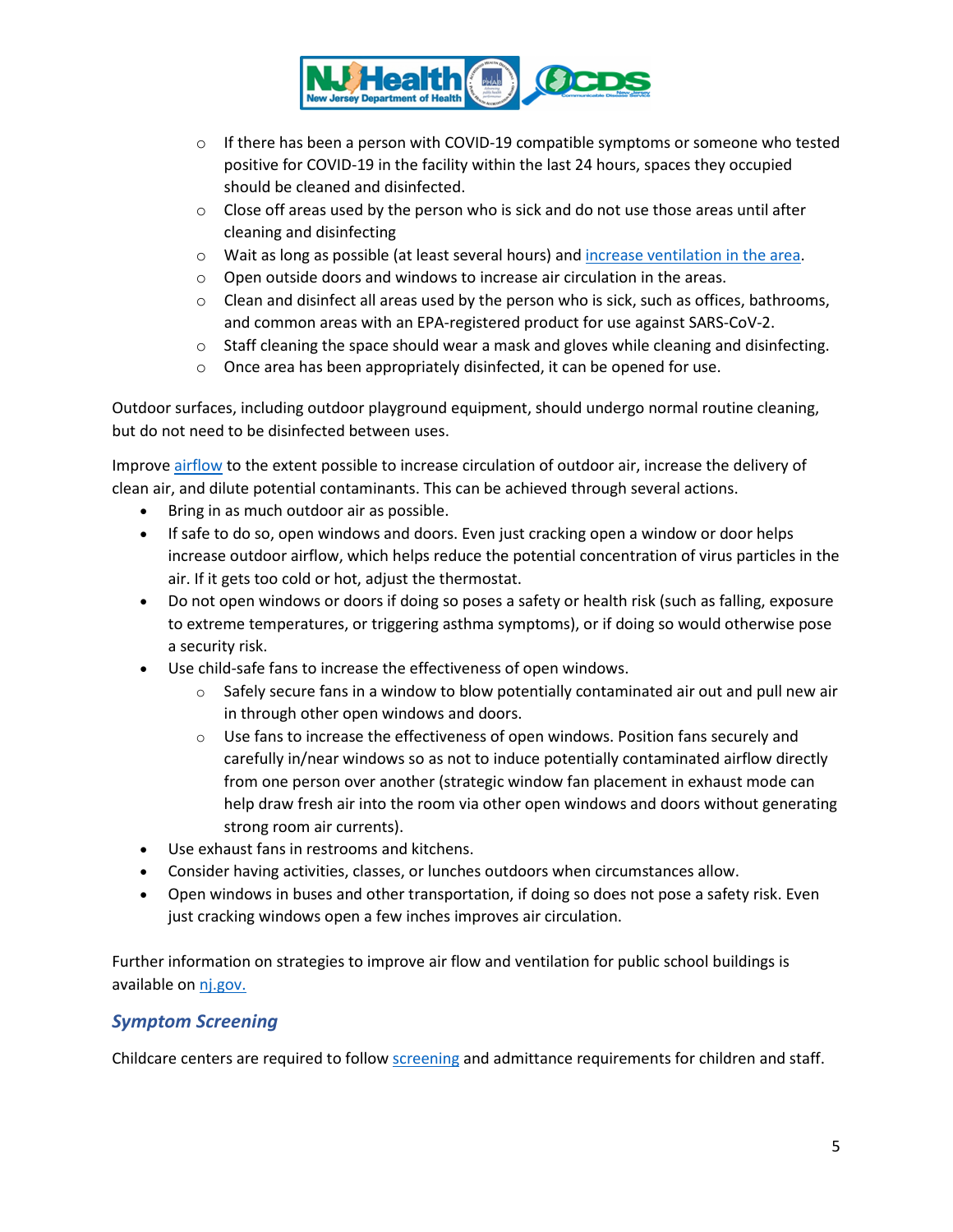

Parents/caregivers should be strongly encouraged to monitor their children for signs of illness every day as they are the front line for assessing illness in their children. Children and staff who are sick should **not** attend childcare. Centers are encouraged to strictly enforce exclusion criteria for both children and staff.

Centers should provide clear and accessible directions to parents/caregivers and staff for reporting symptoms and reasons for absences.

# *Preparing for Illness*

- Daily reports of staff and student attendance should be closely monitored.
- Designate an area or room away from others to isolate individuals who become ill while at the facility.
	- o Ensure there is enough space for multiple people placed at least 6 feet apart.
	- $\circ$  Ensure hygiene supplies are available, including a cloth or disposable mask, facial tissues, and alcohol-based hand rub.
	- $\circ$  Staff assigned to supervise children waiting to be picked up do not need to be healthcare personnel but should follow physical distancing guidelines.
- Establish procedures for safely transporting anyone who is sick to their home or to a healthcare facility. If you are calling an ambulance or bringing someone to the hospital, try to call first to alert them that the person may have COVID-19.

Be ready to follow CDC guidance on how to [disinfect your building or facility](https://www.cdc.gov/coronavirus/2019-ncov/community/disinfecting-building-facility.html) if someone is sick.

## *COVID-19 Symptoms*

Some children have developed [multisystem inflammatory syndrome \(](https://www.cdc.gov/coronavirus/2019-ncov/daily-life-coping/children/mis-c.html)**MIS-C**). Currently, information about this syndrome is limited.

According to the CDC, children do not seem to be at higher risk for getting COVID-19. However, some people, including children with special health care needs, may be at higher risk. Those at increased risk include:

- [Older adults](https://www.cdc.gov/coronavirus/2019-ncov/need-extra-precautions/older-adults.html)
- People who have serious chronic [medical conditions](https://www.cdc.gov/coronavirus/2019-ncov/need-extra-precautions/people-with-medical-conditions.html?CDC_AA_refVal=https%3A%2F%2Fwww.cdc.gov%2Fcoronavirus%2F2019-ncov%2Fneed-extra-precautions%2Fgroups-at-higher-risk.html) like:
	- o Cancer
	- o Chronic kidney disease
	- o COPD
	- o Immunocompromised state from solid organ transplant
	- o Obesity (body mass index of 30 or higher)
	- o Serious heart conditions, such as heart failure, coronary artery disease, or cardiomyopathies
	- o Sickle cell disease
	- o Type 2 diabetes

Signs and symptoms of COVID-19 in children may be similar to those of common viral respiratory infections or other childhood illnesses. The overlap between COVID-19 symptoms and other common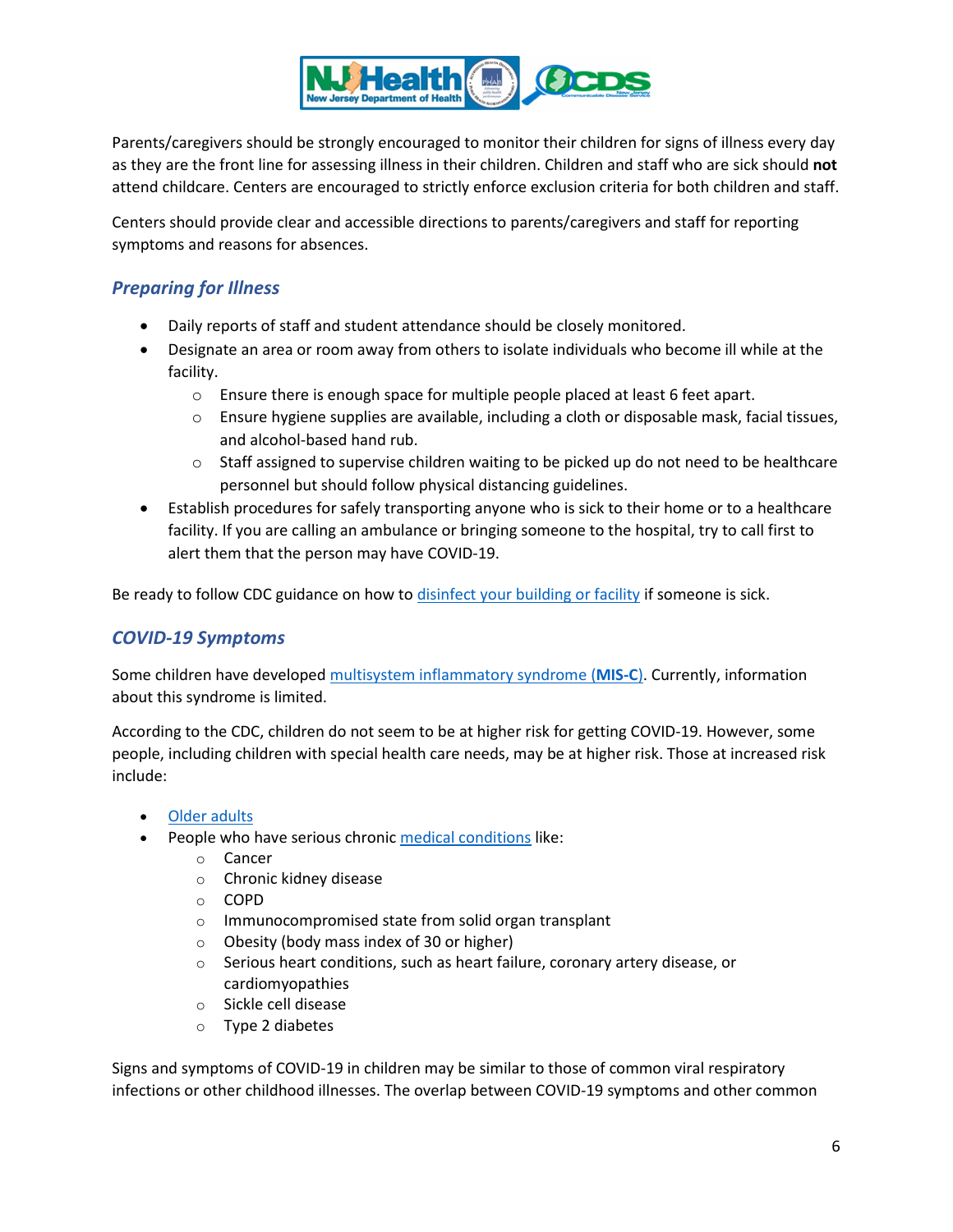

illnesses means that many people with symptoms of COVID-19 may actually be ill with something else. This is even more likely in young children, who typically have multiple viral illnesses each year. It is important for pediatric providers to have an appropriate suspicion of COVID-19, but also to continue to consider and test for other diagnoses.

Individuals with COVID-19 have had a wide range of symptoms reported – ranging from mild to severe illness. **There is not a single symptom that is uniquely predictive of a COVID-19 diagnosis. A COVID-19 [viral test](https://www.cdc.gov/coronavirus/2019-ncov/symptoms-testing/testing.html) is needed to confirm if someone has a current infection.** Symptoms may appear 2-14 days after exposure to the virus and include the following:

- Fever or chills
- Cough
- Shortness of breath or difficulty breathing
- Fatigue
- Muscle or body aches
- Headache
- New loss of taste or smell
- Sore throat
- Congestion or runny nose
- Nausea or vomiting
- Diarrhea

#### *Exclusion Criteria*

Parents should not send children to childcare when sick. Childcare staff should have plans to isolate children with overt symptoms of any infectious disease that develop during the day while at the childcare facility. Any child that develops a single symptom not including cough, shortness of breath, difficulty breathing, or new taste or olfactory disorder should follow the [NJDOH School Exclusion List](https://www.nj.gov/health/cd/documents/School%20Exclusion%20List%20_revised%207.10.2017.pdf) to determine the exclusion timeframe.

Children with the following symptoms should be promptly isolated from others and excluded from childcare:

- At least **two** of the following symptoms: fever 100.4, chills, rigors (shivers), myalgia (muscle aches), headache, sore throat, nausea or vomiting, diarrhea, fatigue, congestion or runny nose; **OR**
- At least **one** of the following symptoms: cough, shortness of breath, difficulty breathing, new olfactory disorder, new taste disorder.

**For children with chronic illness, only new symptoms, or symptoms worse than baseline should be used to fulfill symptom-based exclusion criteria.**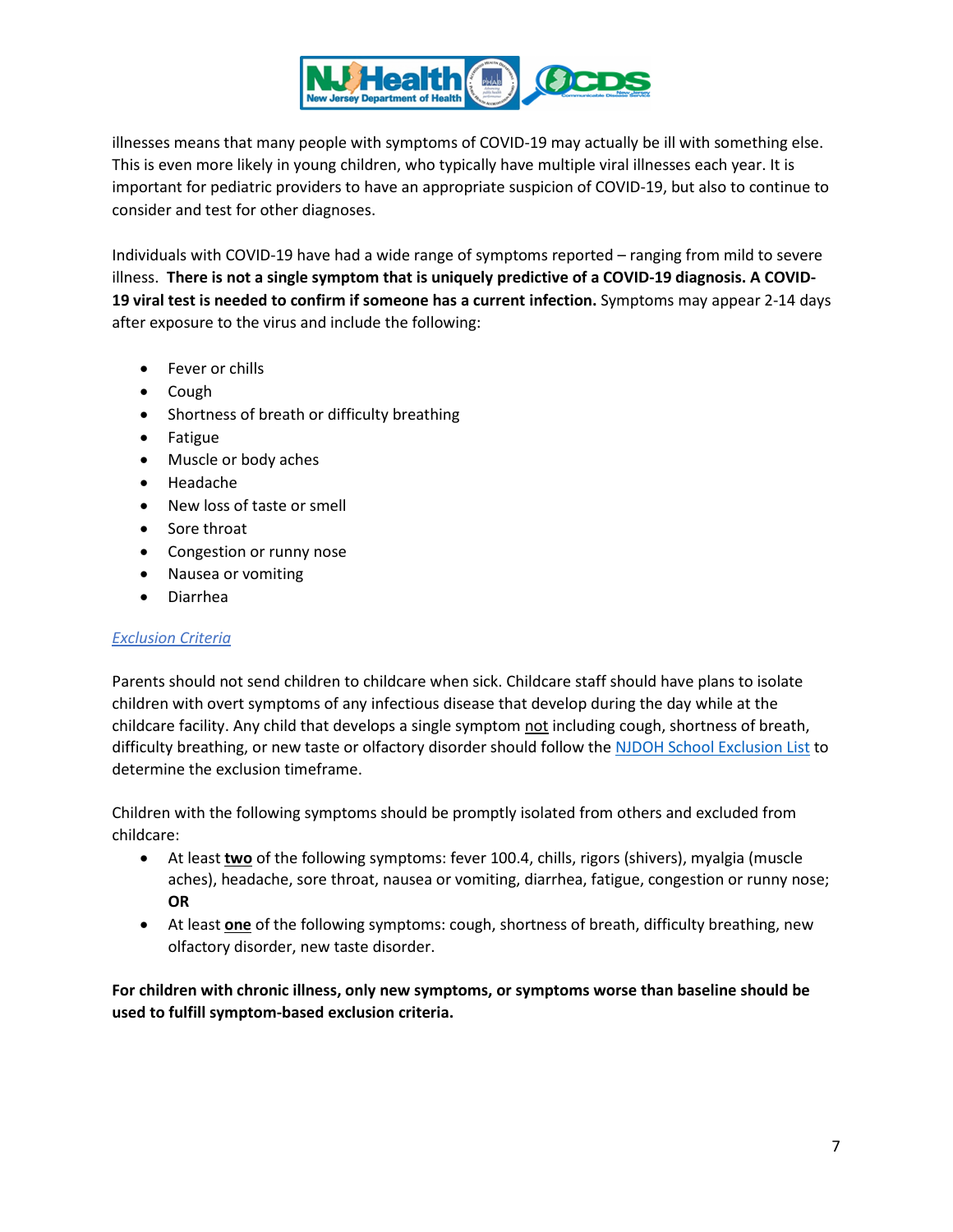

# *COVID-19 Illness, Exposure and Exclusion:*

Children and staff (regardless of vaccination status) with [COVID-19 compatible symptoms](#page-7-0) should be isolated away from others until they can be sent home. If a mask is not worn by the ill child or staff due to an exemption or exception described in [EO 264,](https://nj.gov/infobank/eo/056murphy/pdf/EO-264.pdf) other staff should be sure to adhere to the universal mask policy and follow maximum physical distancing guidelines (6 feet away).

- If a mask is not tolerated by the child, staff should follow social distancing guidelines to the extent practicable (6 ft. away).
- Individuals should be sent home and referred to a healthcare provider. Testing for COVID-19 is recommended for persons with COVID-19 symptoms.
- When an individual tests positive for COVID-19, the facility should immediately notify local health officials, staff and families of the COVID-19 case while maintaining confidentiality.
- Centers should be prepared to provide the following information when consulting public health:
	- $\circ$  The identity of the person with COVID-19 or probable COVID-19 (i.e., staff, child in care, household contact);
	- $\circ$  The date the person with COVID-19 or probable COVID-19 was last in the building;
	- o The date the person developed symptoms and/or tested positive;
	- $\circ$  Types of interactions the person may have had with other persons in the building or in other locations;
	- o Names, addresses, and telephone numbers for ill person's [close contacts](#page-10-0) in the center;
	- $\circ$  Any other information to assist with the determination of next steps;
	- $\circ$  If other persons in the childcare program have developed any symptoms; and
	- o Any other information to assist with the determination of next steps.

Children and staff who are COVID-19 positive must not return until they have met the criteria for discontinuing home isolation.

## <span id="page-7-0"></span>**COVID-19 exclusion criteria for persons who have COVID-19 compatible symptoms or who test positive for COVID-19**:

Ill individuals with COVID-19 compatible symptoms who have not been tested and do not have an alternative diagnosis from their healthcare provider or individuals who tested positive for COVID-19 should stay home until:

- At least 10 days have passed since symptom onset AND
- At least 24 hours have passed after resolution of fever without fever reducing medications AND
- Improvement in symptoms.

**Exception:** During periods of low community transmission (green), ill individuals with COVID-19 compatible symptoms who are not tested **and do not have a known COVID-19 exposure** may follow [NJDOH School Exclusion List](https://www.nj.gov/health/cd/documents/topics/outbreaks/School%20Exclusion%20List_9.2018.pdf) to determine when they may return to childcare.

Persons who test positive for COVID-19, but who are asymptomatic should stay home for 10 days from the positive test result.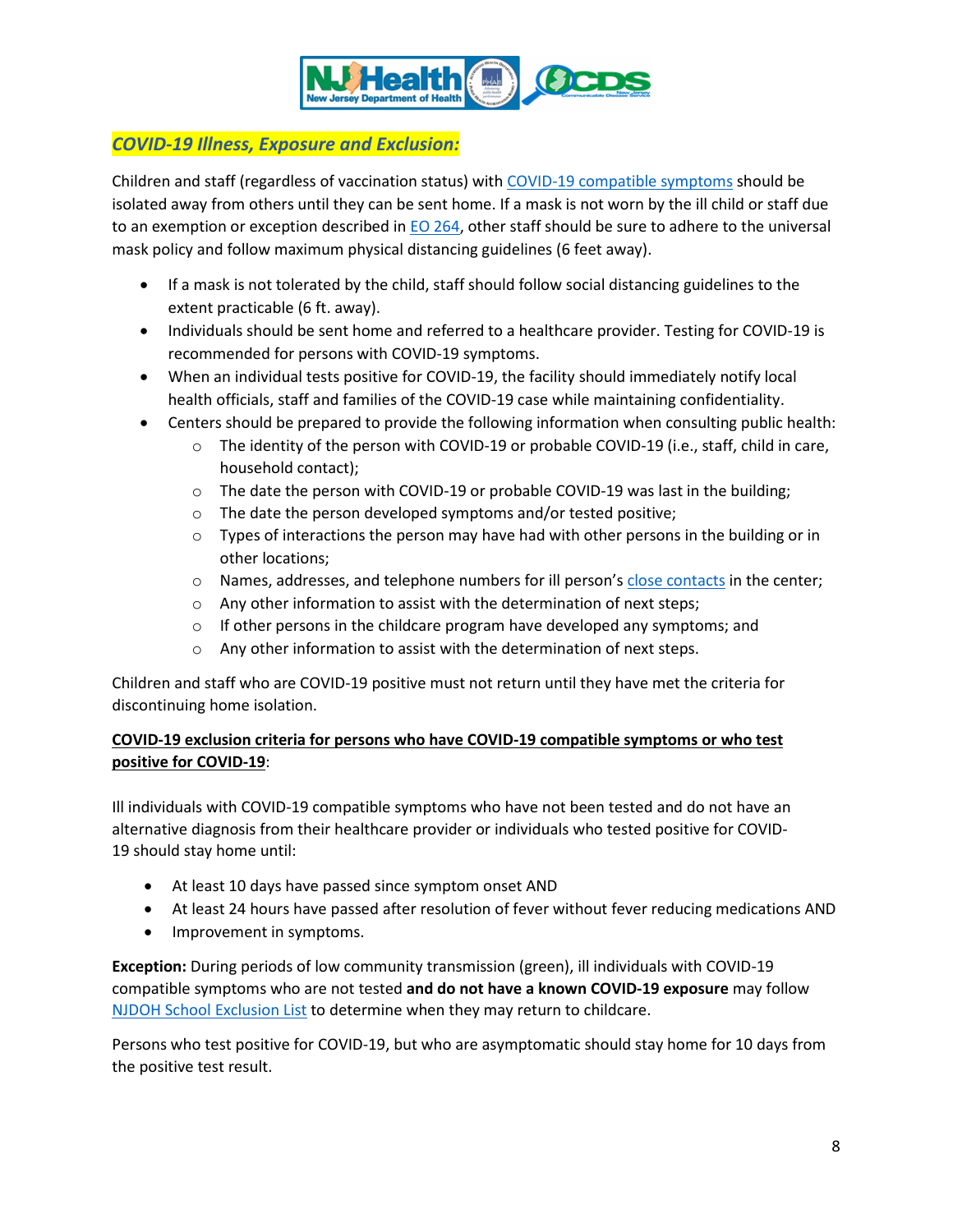

### *Individuals with an alternative diagnosis:*

Evaluation by a health care provider is necessary to confirm a diagnosis of COVID-19, establish an alternative diagnosis, and to determine the need for COVID-19 testing. Clinical evaluation and/or testing for COVID-19 may be considered for ANY of the symptoms listed above, depending on suspicion of illness from a health care provider. Testing is strongly recommended, especially when there are multiple unlinked cases in the center and during periods of moderate and high levels of community transmission.

Individuals with COVID-19 compatible symptoms **and no known exposure** to a COVID-19 case in the last 14 days, regardless of vaccination status, may follow the [NJDOH School Exclusion List](https://sonj.sharepoint.com/sites/health/EEOH/Novel%20Coronavirus/Guidance%20Documents/Schools_CC_University/Reopening%20Childcare/NJDOH%20School%20Exclusion%20List) to determine when they may return to childcare **if they have an alternative diagnosis (i.e., strep throat, influenza, pre-existing condition) supported by clinical evaluation and/or laboratory testing.**

#### **COVID-19 exclusion criteria for close contacts:**

Exposed close contacts who have no COVID-19 symptoms and are not fully vaccinated:

- Should be [tested](https://www.cdc.gov/coronavirus/2019-ncov/testing/diagnostic-testing.html) immediately
- If negative, they should quarantine at home following th[e COVID-19 Exclusion for close contacts](#page-9-0) after exposure and should be tested again 5-7 days after their last exposure or immediately if symptoms develop. If the result is again negative, individuals may return on the  $8<sup>th</sup>$  day after their last exposure or later.
- If positive, they should isolate for 10 days.

Exposed close contacts who have no COVID-like symptoms and are fully vaccinated:

- Do not need to quarantine or be excluded if they remain asymptomatic.
- Should be tested 5-7 days following an exposure to someone with COVID-19.
- Should still monitor for symptoms of COVID-19 for 14 days following an exposure.
- Should wear a mask in other indoor public settings for 14 days or until they receive a negative test result.

Exposed close contacts who have no COVID-19 symptoms and have been diagnosed with COVID-19 in the past 90 days:

- Do not need to quarantine or be excluded.
- Should not be tested for COVID-19 but should still monitor for symptoms for 14 days following exposure.

If any close contact experiences symptoms (regardless of vaccination status), they should isolate themselves from others, be clinically evaluated for COVID-19, including SARS-CoV-2 testing, and inform their health care provider of their vaccination status at the time of presentation to care.

The NJDOH isolation and quarantine calculator can be found at <https://covid19.nj.gov/pages/quarantine-calculator>

**Exception for household contacts:** Staff and attendees who are not fully vaccinated and who are household members of a staff/attendee with COVID-19 compatible symptoms that meets [COVID-19](#page-7-0)  [Exclusion Criteria](#page-7-0) should be excluded from the center until the symptomatic individual receives a negative test result. If the ill person is not tested but an alternative diagnosis is established after clinical evaluation, household contacts can return to the center.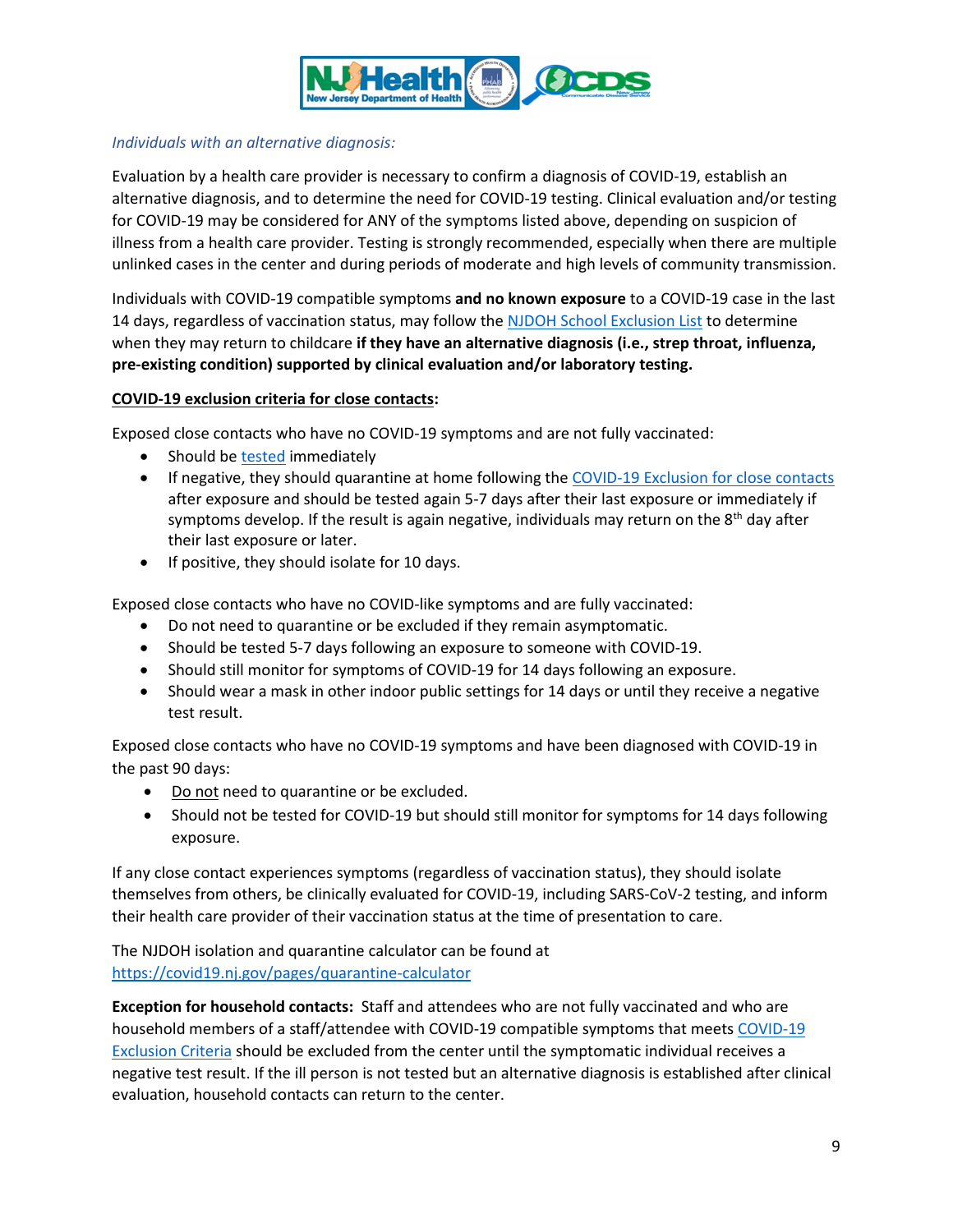

### <span id="page-9-0"></span>**Exclusion duration for close contacts:**

Unvaccinated individuals who are close contacts of a person who tested positive for COVID-19 and who are asymptomatic may use an exclusion period of 10 days (or 7 days with negative test results collected at 5-7 days) but continue to monitor for symptoms for 14 days after exposure. Depending on local conditions and capacities, childcare facilities may choose to continue implementing a 14-day quarantine duration. Additional information is described in CDC's COVID-19 Guidance for Operating Early Care and [Education/Child Care Programs](https://www.cdc.gov/coronavirus/2019-ncov/community/schools-childcare/child-care-guidance.html#contact-tracing)

**Centers serving medically complex or other high-risk individuals should use a 14-day exclusion period for the exclusion of these individuals or those who work closely with them when identified as close contacts.**

## **COVID-19 Exclusion Table**

| <b>Individuals who:</b>                                                                                                                                                                                                                                      | Should stay home and away from others until:                                                                                                                                                                                                                                                                  |
|--------------------------------------------------------------------------------------------------------------------------------------------------------------------------------------------------------------------------------------------------------------|---------------------------------------------------------------------------------------------------------------------------------------------------------------------------------------------------------------------------------------------------------------------------------------------------------------|
| Have symptoms of COVID-19 AND<br>have tested positive (by PCR, rapid<br>$\bullet$<br>molecular or antigen testing) OR<br>have not been tested (i.e., monitoring for<br>$\bullet$<br>symptoms at home) AND have not<br>received an alternate diagnosis by HCP | At least 10 days have passed since their<br>$\bullet$<br>symptoms first appeared<br><b>AND</b><br>They have had no fever for at least 24<br>$\bullet$<br>hours (one full day without the use of<br>medicine that reduces fever)<br><b>AND</b><br>Symptoms have improved (e.g., cough,<br>shortness of breath) |
| Have NO symptoms of COVID-19 AND have<br>tested positive                                                                                                                                                                                                     | 10 days have passed from the collection<br>$\bullet$<br>date of their positive COVID-19<br>diagnostic test AND they have not<br>developed symptoms.                                                                                                                                                           |
| Have symptoms of COVID-19 AND<br>have no known exposure to a COVID-19<br>case in the past 14 days AND received<br>and alternate diagnosis by HCP OR<br>have tested negative                                                                                  | <b>Follow NJDOH School Exclusion List</b>                                                                                                                                                                                                                                                                     |
| Are identified as an unvaccinated close contact of<br>a case                                                                                                                                                                                                 | 10 days (in absence of testing) from date<br>of last contact. Close contacts who test<br>negative during the 5 <sup>th</sup> through 7 <sup>th</sup> days<br>following date of last contact may return<br>on the 8 <sup>th</sup> day or after even if they test<br>negative.                                  |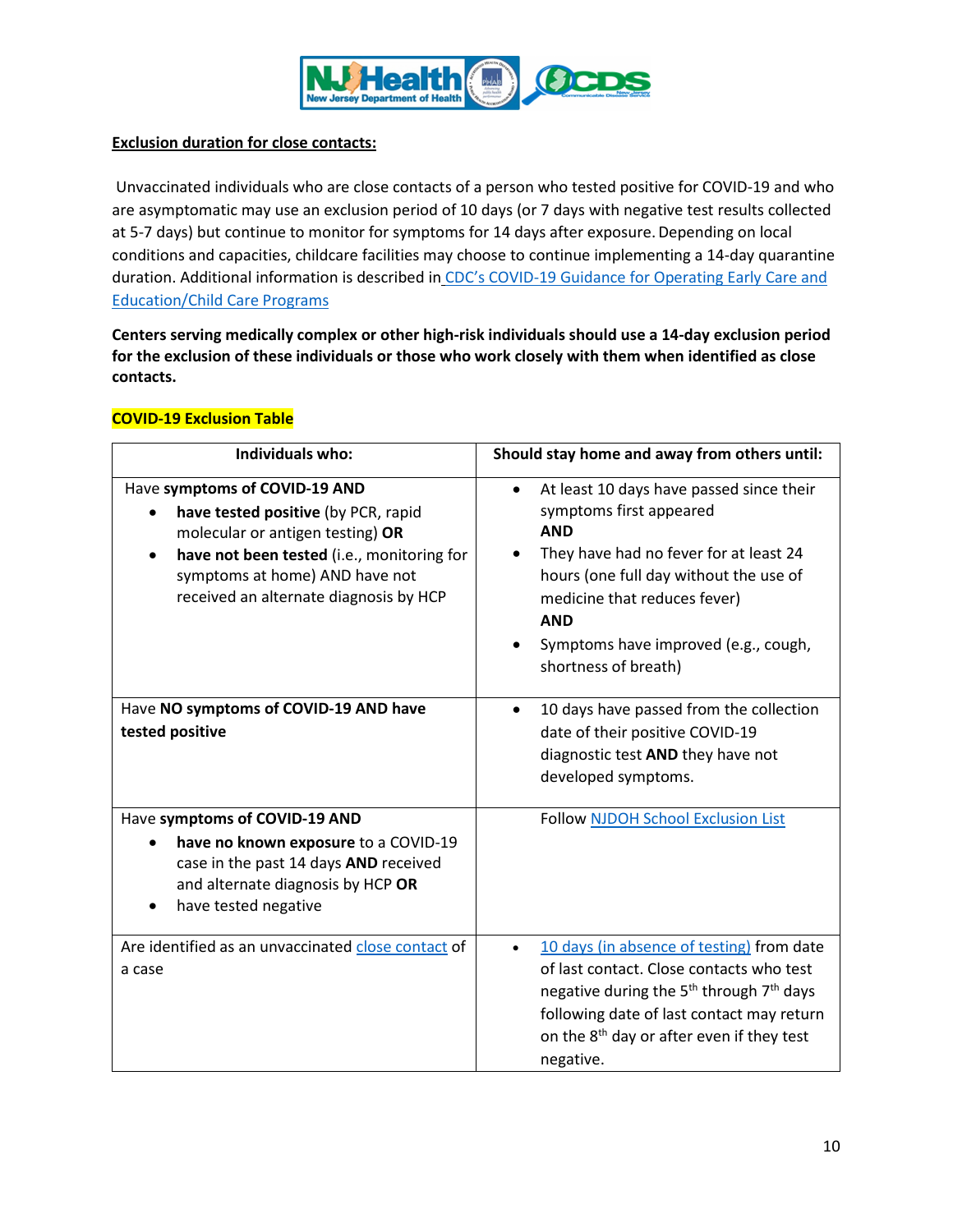

- If a case of COVID-19 infection occurs in **one defined group** within the center, the ill person should be sent home.
	- $\circ$  Other staff and children in the group may be considered [close contacts](#page-10-0) of that case and should be excluded and instructed to quarantine in their homes until the [exclusion](#page-9-0)  [criteria](#page-9-0) for a close contact has been met.
	- o Public health, parents/guardians, and staff facility-wide should be informed of the situation.
	- o The CDC guidance for cleaning and disinfection should be followed.
- Other groups within the childcare facility can continue to function, with daily and vigilant screening for illness occurring, and social distancing, personal and environmental hygiene measures strictly adhered to.
- If cases occur in **multiple groups** within the facility,
	- $\circ$  Recommendations for whether the entire classroom or cohort would be considered exposed will be based on public health investigation.
	- $\circ$  If the public health investigation recommends a short-term closure of a facility due to exposure to COVID-19, any additional or extended closures may be warranted based on the LHD's recommendations.

**The ability to keep groups small and static can be helpful in identifying [close contacts](#page-10-0) and may aid in determining if a facility wide closure is necessary.**

## *Outbreaks*

An outbreak in school/childcare settings is defined as three or more laboratory-confirmed COVID-19 cases among students or staff with onsets within a [1](#page-10-1)4-day period, who are epidemiologically linked<sup>1</sup>, do not share a household, and were not identified a[s close contacts](#page-10-0) of each other in another setting during standard case investigation or contact tracing.

## *Contact Tracing*

<span id="page-10-0"></span>Childcare staff should help in identifying [close contacts](#page-10-0) of positive COVID-19 cases. This should be done in conjunction with the LHD.

Contact tracing is a strategy used to determine the source of an infection and how it is spreading. Finding people who are [close contacts](#page-10-0) to a person who has tested positive for COVID-19, and therefore at higher risk of becoming infected themselves, can help prevent further spread of the virus.

<span id="page-10-1"></span> $1$  Health departments should verify to the best extent possible that cases were present in the same setting during the same time period (e.g., same classroom, event, childcare/school-based extracurricular activity, school transportation) within 14 days prior to onset date (if symptomatic) or specimen collection date for the first specimen that tested positive (if asymptomatic or onset date is unknown) and that there is no other more likely source of exposure (e.g., household or close [contact](#page-10-0) to a confirmed case outside of educational setting).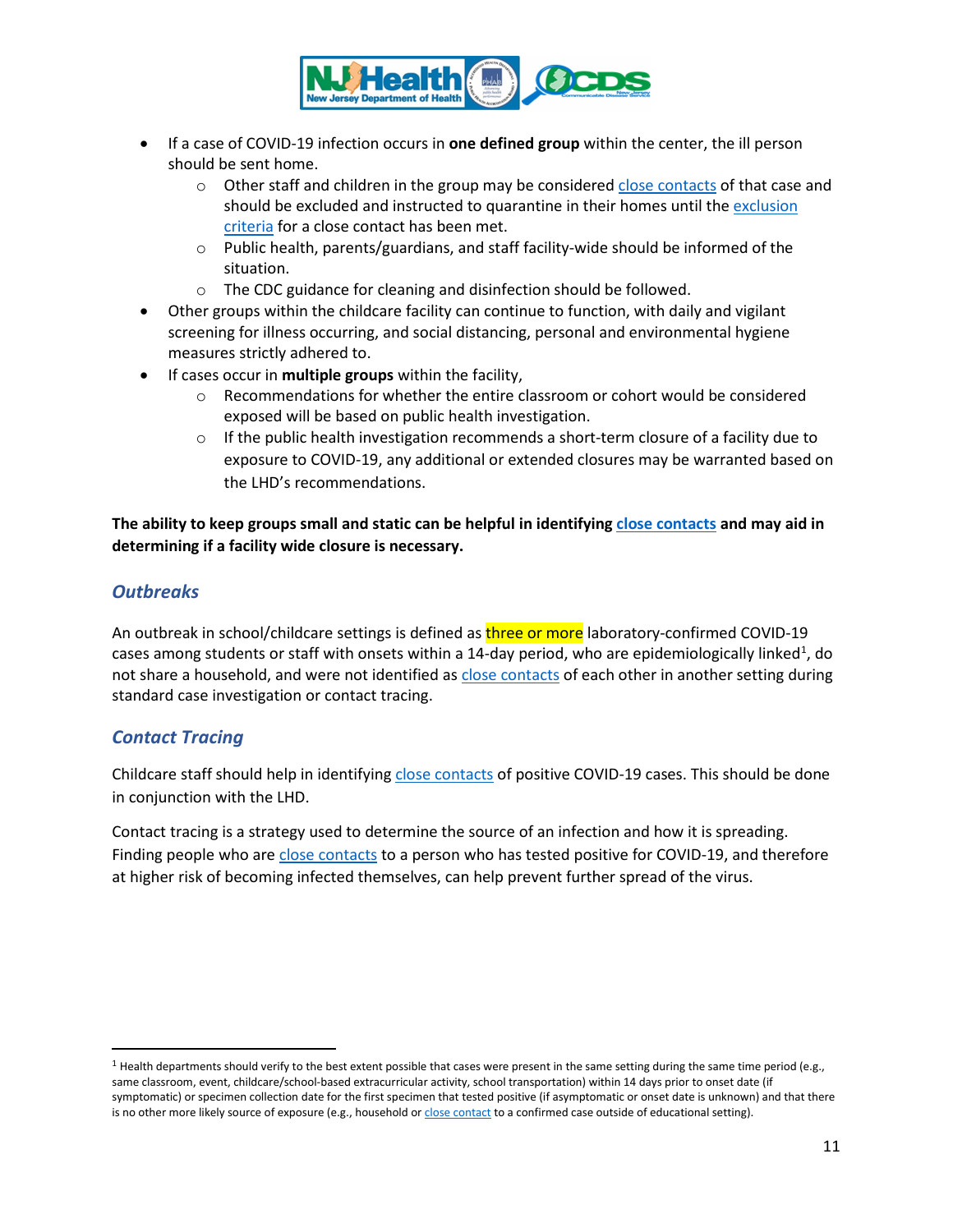

Close contact is defined as being within 6 feet of someone with suspected or known COVID-19 for 15 or more minutes during a 24-hour period. In some school situations, it may be difficult to determine whether individuals have met this criterion and an entire cohort, classroom, or other group may need to be considered exposed, particularly if people have spent time together indoors.

A contact tracing team from the local health department or the NJDOH calls anyone who has tested positive for COVID-19. They ask the individual questions about their activities within a certain timeframe, to help identify anyone they have had close contact. Those contacts might include family members, caregivers, co-workers or health care providers.

Individuals who have recently had a close contact with a person with COVID-19 should [stay home and](https://www.cdc.gov/coronavirus/2019-ncov/if-you-are-sick/steps-when-sick.html)  [monitor their health.](https://www.cdc.gov/coronavirus/2019-ncov/if-you-are-sick/steps-when-sick.html)

# *Closure*

- A center may need to temporarily dismiss children and staff for 2-5 days, if a child or staff member attended childcare before being confirmed as having COVID-19.
	- $\circ$  This initial short-term dismissal allows time for the local health officials to gain a better understanding of the COVID-19 situation impacting the facility, perform contact tracing and cleaning and disinfecting the facility.
	- $\circ$  Centers should follow CDC guidance on how t[o clean and disinfect](#page-3-0) their building if someone is sick.
- Centers should work with the [local health officials](https://www.state.nj.us/health/lh/community/) to determine appropriate next steps, including whether an extended dismissal duration is needed to stop or slow further spread of COVID-19.

# *Testing*

NJDOH recommends that facilities work with their local health departments to identify rapid viral testing options in their community for the testing of symptomatic individuals and asymptomatic individuals who were exposed to someone with COVID-19. CDC has information on types of [COVID-19 tests](https://www.cdc.gov/coronavirus/2019-ncov/community/schools-childcare/k-12-testing.html#table1) currently available to diagnose current infection. Having access to rapid COVID-19 testing for ill children and staff can reduce unnecessary exclusion of ill persons and their contacts and minimize unnecessary disruptions of childcare and the educational process. Pursuant to  $EO$  264 all covered workers who are not fully vaccinated are required to submit to testing at a minimum of once to twice per week on an ongoing basis until fully vaccinated.

In childcare settings, home-based tests:

- May be used for screening asymptomatic staff/attendees with no known exposure.
- **Should not** be used to determine whether symptomatic individuals may return to childcare (unless performed with direct healthcare oversight or performed in a testing laboratory).